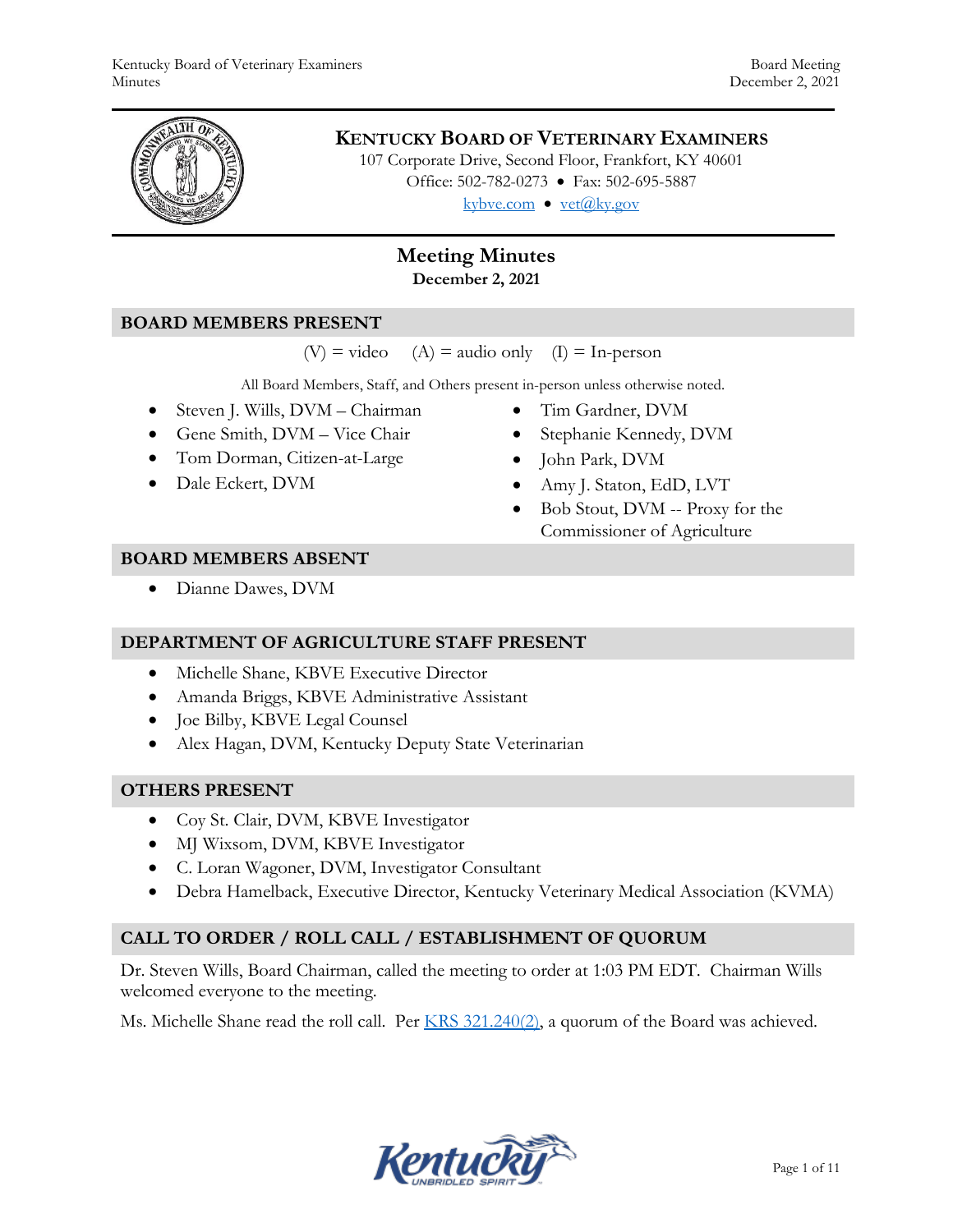Kentucky Board of Veterinary Examiners **Board Meeting** Board Meeting Minutes December 2, 2021

# **CONFIRMATION OF PUBLIC NOTICE**

Ms. Shane confirmed the public notice for this meeting was sent on Tuesday, November 30, 2021, to the Kentucky Department of Agriculture (KDA) media contact list, and also posted on the KBVE website Meetings page.

### **READING OF MISSION STATEMENT**

Vice Chair Gene Smith, DVM read aloud the KBVE mission statement.

#### **CONSENT AGENDA**

- Board Meeting Minutes from September 23, 2021 and October 28, 2021
- Budget Expenditures since 9/23 meeting
- Licensure Status Report
- Applications Committee Report on New Applications
- Applications Committee Report on New CE Requests
- Approval of Board Per Diem and Mileage

**A MOTION** was made by Dr. Tim Gardner to approve the consent agenda. The motion, seconded by Ms. Amy Staton, passed unanimously.

### **Budget**

The budget expenditures and revenue approved are summarized for F.Y. 2022, July 1, 2021, through November 15, 2021, as follows:

- $\bullet$  F.Y. 2022
	- $\circ$  Receipts = \$36,145
	- $\circ$  Expenditures = \$135,844
	- o Current Balance =  $$1,096,701$

#### **Licensure Statue Report**

As of November 23, 2021, the KBVE database reports:

- Active Veterinarians  $= 2,539$
- $\bullet$  Inactive Veterinarians = 37
- Special Permits  $= 3$
- Active Veterinary Technicians  $= 506$
- Inactive Veterinary Technicians =16
- Active Certified Animal Control Agencies = 49
- Active Certified Animal Euthanasia Specialists = 171
- Inactive Animal Euthanasia Specialists  $= 10$

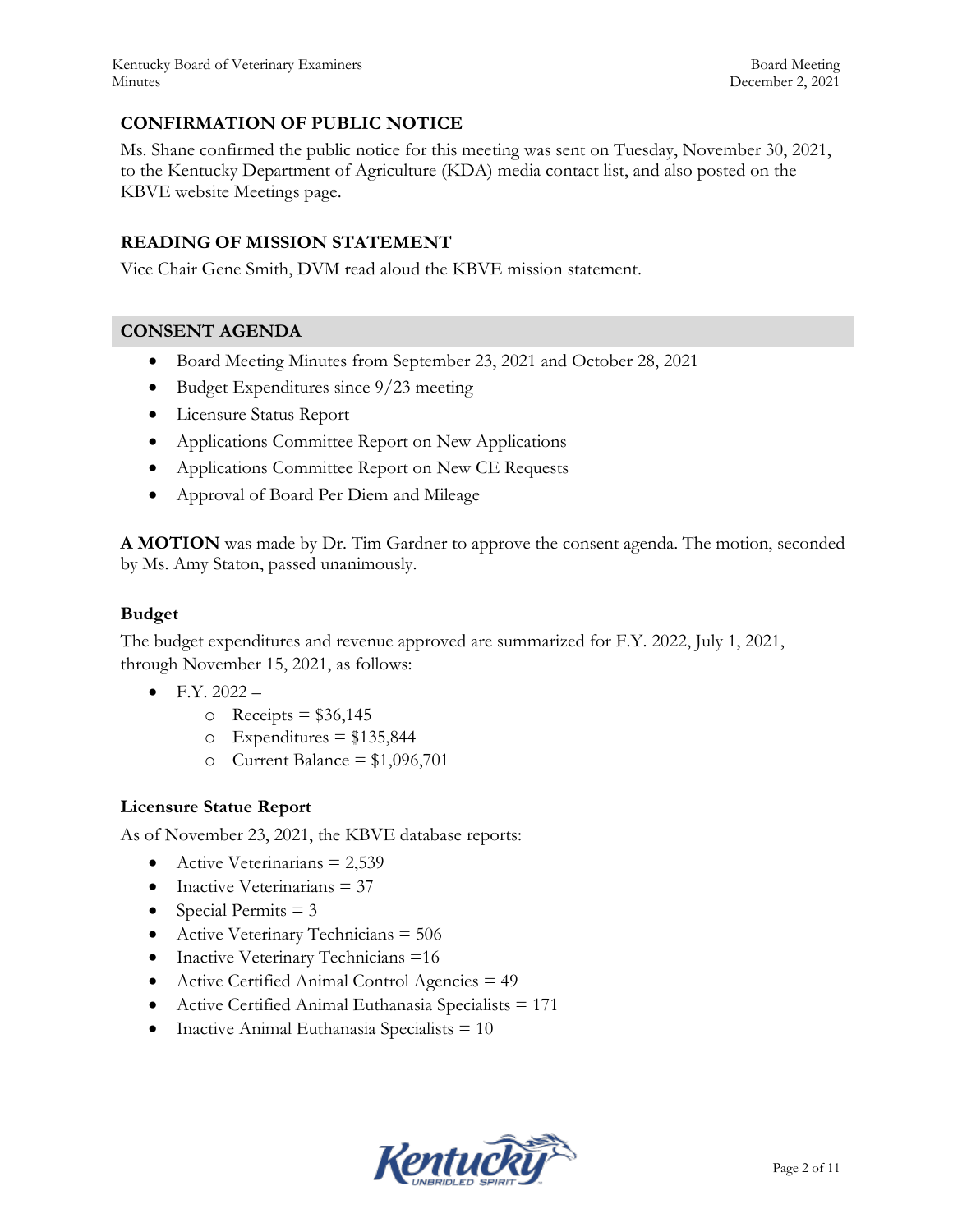Г

#### **Applications Committee Reports**

- Report on New Applications
- Report on New CE Requests

The Applications Committee Reports are as follows in Table 1: Approved Applicants for Licensure and Certification, and Table 2: Approved CE Requests. The Board approved 11 veterinarian, one (1) special permit, 15 veterinary technician, one (1) animal control agency, and one (1) animal euthanasia specialist applications. The Board approved CE requests for 25.75 hours of CE for veterinarians and 17.75 hours of CE for veterinary technicians.

| Table 1: Approved Applicants for Licensure and Certification |                   |                  |                       |               |  |  |  |
|--------------------------------------------------------------|-------------------|------------------|-----------------------|---------------|--|--|--|
| Row<br>#                                                     | <b>First Name</b> | <b>Last Name</b> | <b>License Type</b>   | App. Type     |  |  |  |
| 1                                                            | Mary A.           | Barling          | Veterinarian          | Endorsement   |  |  |  |
| $\overline{2}$                                               | Savannah B.       | Basham           | Veterinarian          | Endorsement   |  |  |  |
| $\overline{3}$                                               | Douglas L.        | <b>Brunk</b>     | Veterinarian          | Endorsement   |  |  |  |
| $\overline{4}$                                               | Jessica R.        | Corder           | Veterinarian          | <b>New</b>    |  |  |  |
| 5                                                            | Daniel C.         | Gascho           | Veterinarian          | Endorsement   |  |  |  |
| 6                                                            | Shawna L.         | Huston           | Veterinarian          | Endorsement   |  |  |  |
| $\overline{7}$                                               | Srividya          | Mandava          | Veterinarian          | Endorsement   |  |  |  |
| 8                                                            | Sierra I.         | Philipp          | Veterinarian          | Endorsement   |  |  |  |
| 9                                                            | Hannah D.         | Rice             | Veterinarian          | Endorsement   |  |  |  |
| 10                                                           | Mackenzie I.      | Treece           | Veterinarian          | Endorsement   |  |  |  |
| 11                                                           | Bradley R.        | Venable          | Veterinarian          | Endorsement   |  |  |  |
| 12                                                           | Jessica N.        | Jebe             | Special Permit        | Extension     |  |  |  |
| 13                                                           | Kaytlyn D.        | <b>Bowens</b>    | Veterinary Technician | Endorsement   |  |  |  |
| 14                                                           | Ailin             | Cougil           | Veterinary Technician | <b>New</b>    |  |  |  |
| 15                                                           | Angela L.         | Doster           | Veterinary Technician | New           |  |  |  |
| 16                                                           | Kirsten B.        | Ezell            | Veterinary Technician | <b>New</b>    |  |  |  |
| 17                                                           | Brittany L.N.     | Ficklin          | Veterinary Technician | Endorsement   |  |  |  |
| 18                                                           | Katherine N.      | Gonzalez         | Veterinary Technician | New           |  |  |  |
| 19                                                           | Adelaide C.       | Grindle          | Veterinary Technician | New           |  |  |  |
| 20                                                           | Erika D.          | Kampsen          | Veterinary Technician | Reinstatement |  |  |  |
| 21                                                           | Angela D.         | Markham          | Veterinary Technician | New           |  |  |  |
| 22                                                           | Haley C.          | Martin           | Veterinary Technician | <b>New</b>    |  |  |  |
| 23                                                           | Ladonna B.        | Melton           | Veterinary Technician | New           |  |  |  |
| 24                                                           | Shayna R.         | Peyton           | Veterinary Technician | New           |  |  |  |
| 25                                                           | Amber L.          | Stevens          | Veterinary Technician | New           |  |  |  |
| 26                                                           | Sarah N.          | Vance            | Veterinary Technician | New           |  |  |  |
| 27                                                           | Talise K.         | Zirilli          | Veterinary Technician | <b>New</b>    |  |  |  |

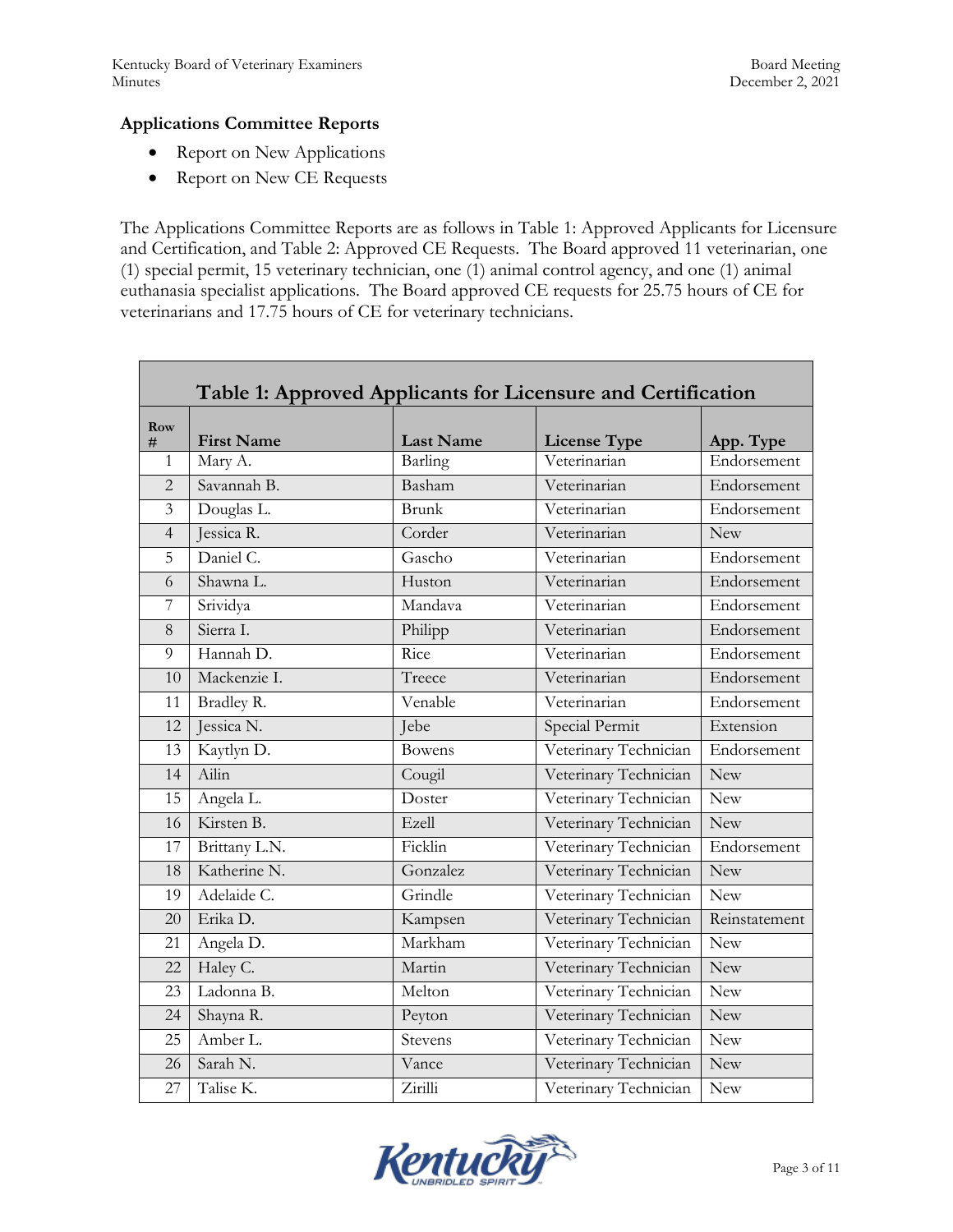| Row<br># | <b>First Name</b>    | <b>Last Name</b> | <b>License Type</b>   | App. Type     |
|----------|----------------------|------------------|-----------------------|---------------|
| 28       | Harlan County Animal |                  | Animal Control        | Reinstatement |
|          | Shelter              |                  | Agency                |               |
| 29       | Tessa L.             | Patterson        | Euthanasia Specialist | New           |

| <b>Table 2: Approved CE Requests</b>                                                                                                                                                  |                                    |                              |                            |                       |  |  |  |  |
|---------------------------------------------------------------------------------------------------------------------------------------------------------------------------------------|------------------------------------|------------------------------|----------------------------|-----------------------|--|--|--|--|
|                                                                                                                                                                                       |                                    | <b>CE Hours</b><br>Requested |                            |                       |  |  |  |  |
| <b>Course Title</b>                                                                                                                                                                   | Sponsor / Provider                 | <b>Vet</b>                   | <b>Vet</b><br><b>Techs</b> | Date of<br>Program(s) |  |  |  |  |
| Going Beyond Compassion Fatigue                                                                                                                                                       | Care Center                        | 1.5                          | 1.5                        | 10/12/2021            |  |  |  |  |
| Diagnosis and Treatment of<br>Hyperadrenocorticism                                                                                                                                    | Cincinnati VMA                     | $\overline{2}$               |                            | 10/24/2021            |  |  |  |  |
| <b>Emerging Feline Endocrine Diseases</b>                                                                                                                                             | Cincinnati VMA                     | $\mathbf{1}$                 |                            | 10/24/2021            |  |  |  |  |
| Polyuria and Polydipsia                                                                                                                                                               | Cincinnati VMA                     | $\mathbf{1}$                 |                            | 10/24/2021            |  |  |  |  |
| Cushings Disease: Changing the Paradigm                                                                                                                                               | Dechra Veterinary Products         | 1.5                          | 1.5                        | 10/25/2021            |  |  |  |  |
| Sixth Tex Cauthen Seminar                                                                                                                                                             | UK Gluck Equine Research<br>Center | 6.75                         | 6.75                       | 1/23/2022             |  |  |  |  |
| University of Kentucky Department of<br>Veterinary Science Seminar Series:<br>"Protein nutrition in horses: what we've<br>learned and where we're going" with Dr.<br>Kristine Urschel | UK Gluck Equine Research<br>Center | $\mathbf{1}$                 | $\mathbf{1}$               | 11/18/2021            |  |  |  |  |
| Defiant Dirofilaria: How to Handle<br>Resistant Heartworm                                                                                                                             | Zoetis                             | $\mathfrak{D}$               |                            | 10/19/2021            |  |  |  |  |
| What Generation is Your Dermatology<br>Practice? Current evidence based on<br>treatment                                                                                               | Zoetis                             | 2                            |                            | 9/27/2021             |  |  |  |  |

# **BUSINESS AGENDA**

# **BUDGET MATTERS**

 **Biennial Budget Filing Update**. Ms. Shane provided an update on the status of the biennial budget filing.

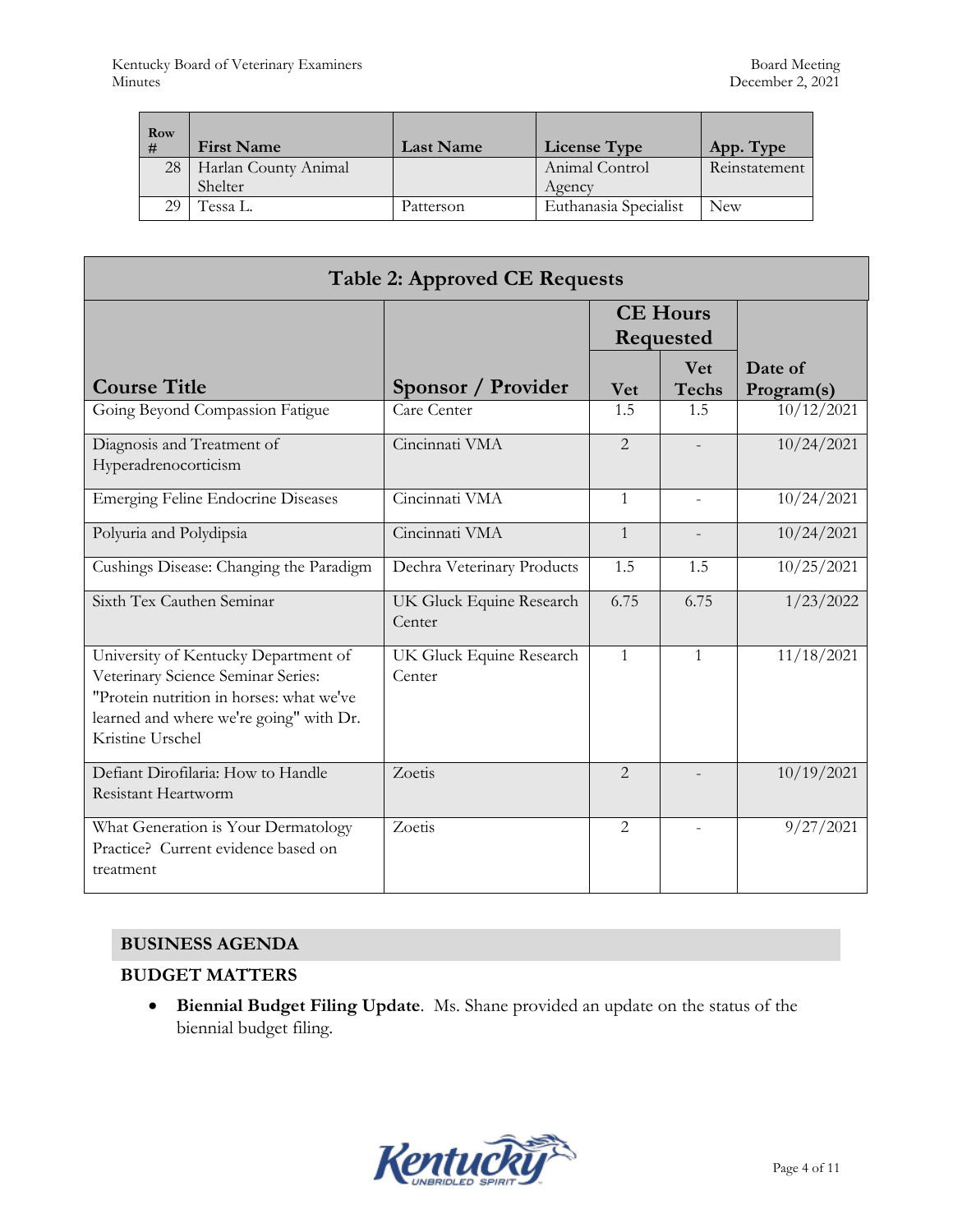- **Approval required for additional database upgrades**. Ms. Shane informed the board of work completed on the requested database upgrades, and the need for an additional expenditure related to an upgrade request:
	- o Completed:
		- Add "USDA Accreditation Category"
		- Add "Nonprofit"
		- New Report "KBVE Licensee Demographics"
	- o Request to add DEA Addresses required approval for \$1,560

**A MOTION** was made by Dr. John Park to approve the requested database upgrade for \$1,560 to better track licensee DEA Registration locations. The motion, seconded by Dr. Gardner, passed unanimously.

Chairman Wills instructed that this upgrade should not limit the ability of licensees to renew if they do not disclose.

 **RFP for 16-hour Euthanasia Training Course**. Ms. Shane provided an update to the Board on this RFP. The release date is set for 12/15/21. Submissions will be reviewed in March, and a vote on potential contracts will be held at the March meeting.

# **OLD BUSINESS**

- **AAVSB Updates**
	- o **Watch Dog** Available for anyone to review on AAVSB website.
	- o **Save the Dates** 
		- **2022 Board Basics** April 1-2 @ Kansas City, Missouri [https://www.aavsb.org/board-services/member-board](https://www.aavsb.org/board-services/member-board-resources/trainings/)[resources/trainings/](https://www.aavsb.org/board-services/member-board-resources/trainings/)
			- Dr. Park is interested in attending.
		- **2022 Annual Meeting**  $9/15 9/17$  @ Charlotte, NC <https://na.eventscloud.com/website/26609/home/>
- **OSV Partnership initiative**. Ms. Shane relayed that Kentucky State Veterinarian Dr. Katie Flynn would like to schedule a meeting in early 2022 to discuss opportunities for KBVE and OSV to support one aother's missions and initiatives.
	- o KBVE Volunteers to attend meeting: Dr. Stout, Dr. Park, Dr. Smith. Dr. Gardner

# **LICENSEE REPORT**

Ms. Shane presented a new Licensure Demographics Report. Members of the Board discussed the new report and found that the statistics presented have the potential to be very beneficial to the KBVE as well as other agencies. The Board discussed ways to refine this data set.

- Clarify what the percentages mean
- Clearly define "other" practice
- Provide more detail about mixed practices

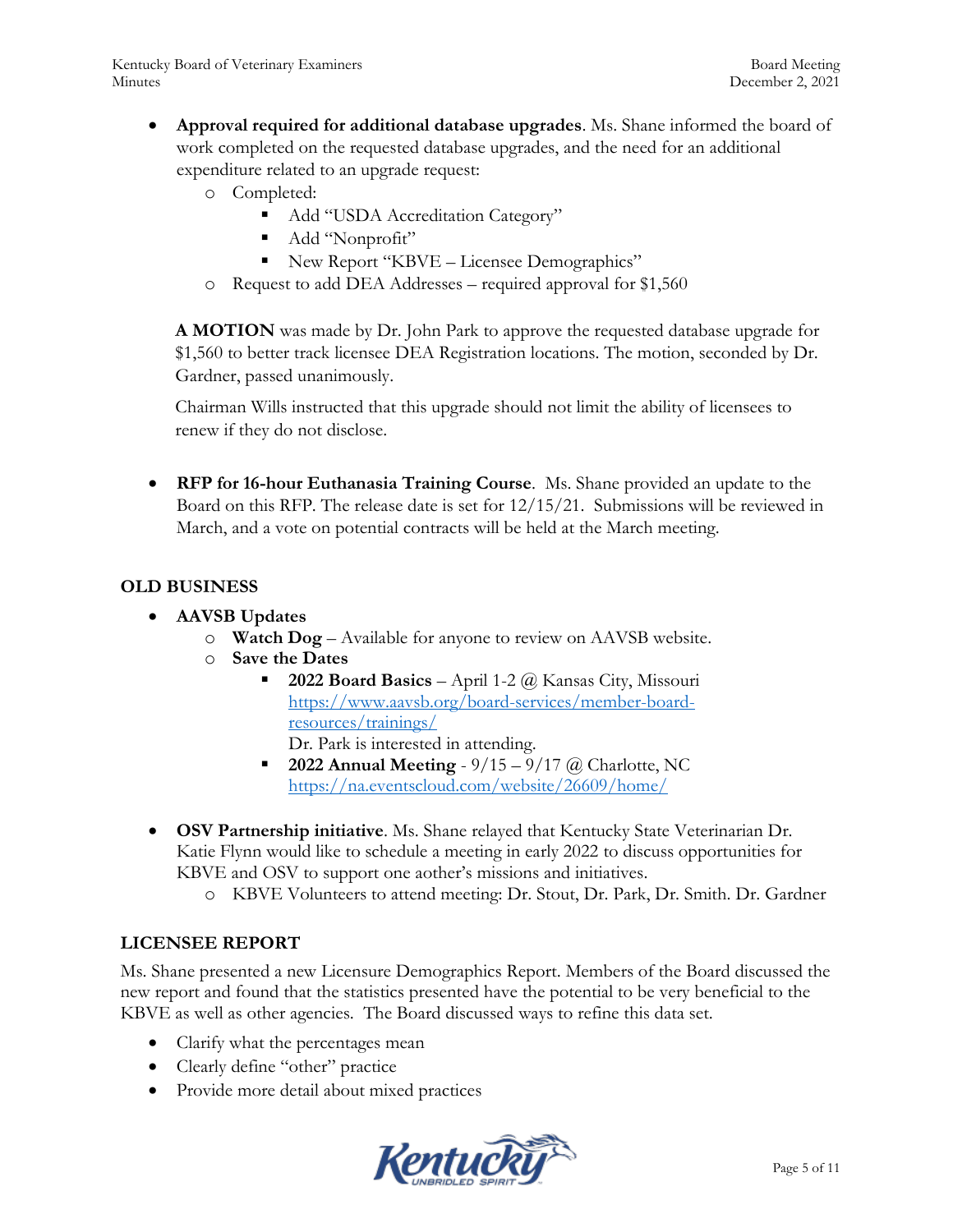Kentucky Board of Veterinary Examiners and the state of the Board Meeting Board Meeting Minutes December 2, 2021

- Show other "Area of Practice" (types of business) statistics (i.e., private, corporate, relief, military, academia, industry, government, etc.)
- Note that the decade  $1990 1999 -$  new graduates in 2021 are born in 1996-1997, so statistics for decade is not complete
- Find a way to separate agricultural veterinarians dedicated to one corporation vs. those who provide services to the community-at-large
- Investigate benefit to listing year/decade of graduation

Members of the Board discussed how to recruit and support large animal veterinarians with Deputy State Veterinarian Dr. Alex Hagan. Multifactorial issues were discussed, including economic (student debt, tuition costs, decreasing farm revenues), work life balance, physical demands, changing needs of the farmers (often emergent nature of the farm's needs rather than predictable maintenance/ scheduled work), food safety, animal welfare, and recruitment priorities of vet schools.

Dr. Hagan spoke about his plans to organize a network of large animal veterinarians in Kentucky to aid in recruitment of new veterinarians to the food animal field and to coach new graduates on sustainable business models as they begin their practice.

# **APPLICATIONS COMMITTEE REPORT**

Dr. Gardner and Dr. Kennedy discussed the Applications Committee reports. Not appearing in the PDF report was a late request for a Special Permit extension, which was granted.

# **WELLNESS COMMITTEE REPORT**

Mr. Tom Dorman presented the Wellness Report from KYPRN.

# **EDUCATION AND OUTREACH COMMITTEE**

- **KVMA Education and Outreach (E&O) Contract**. On track for April 1 start date. Contract must still be approved by Government Services Contract Committee and the Finance and Administration Cabinet.
- **"Kentucky Day at Auburn"**

Ms. Shane is moving forward with KVMA and Auburn to plan for this event in early 2022. Other participating agencies include KDA, OSV, and KOAP. Dr. Kennedy and Dr. Smith expressed interest in attending.

Chairman Wills requested that Kentucky students at Tuskegee and LMU also be invited. The Board is interested to learn directly from the students:

- o What incentives would be a draw for them to work in Kentucky?
- o What impediments need to be removed for them to work in Kentucky, or in food animal / equine shortage areas?

Members of the Board requested additional statistics from KBVE and KVMA:

- o How many Auburn graduates come back to Kentucky?
- o How many stay in Kentucky, and for how many years?

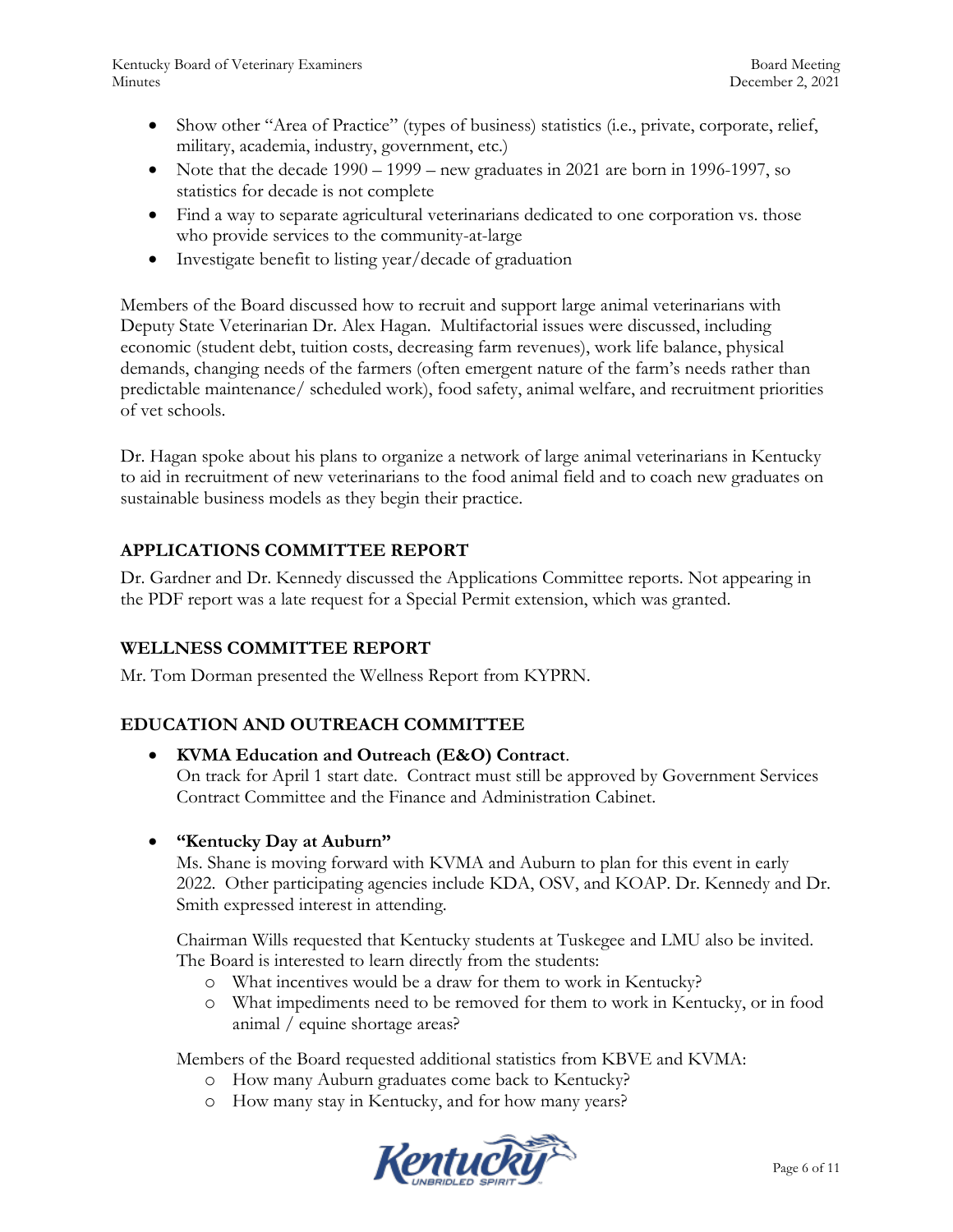# **SALES REPORTS**

Investigator Coy St. Clair, DVM presented the equine sales reports. Viewing is up across the board, with a notable increase in new buyers from Japan.

- $\bullet$  Fasig-Tipton
	- o Oct 2021 October Yearling Sale
	- o Nov 2021 Breeding Stock Sale
- Keeneland
	- o Sep 2021 September Yearling Sale
	- o Nov 2021 November Breeding Stock Sale

Members of the Board discussed the need for continued KBVE monitoring at sales. Dr. Loran Wagoner provided a historical summary of the KBVE's involvement with equine sales monitoring: this practice initiated in response to numerous complaints from buyers. Monitoring evolved into monitoring for licensure and record keeping. Today, sales companies have arbitration rules in place to resolve disputes between buyers and sellers. Additionally, much of the process is moving online, from scoping videos to radiograph review, and a veterinarian need not ever set foot onsite at the sales location. Although there appear to be few controls in place by the sales companies to ensure proper licensure of veterinarians in the online environment, buyers seem willing to accept the risks.

**A MOTION** was made by Dr. Park to discontinue sending a KBVE Investigator to monitor equine sales in Kentucky. The motion, seconded by Dr. Gardner, passed unanimously.

# **INVESTIGATOR REPORTS**

Investigator MJ Wixsom, DVM presented Periodic Shelter Inspection reports for the following shelters:

- Boone County (certificate no. 149647)
- Bracken County (certificate no. 149458)
- Estill County (certificate no. 147201)
- Jessamine County (certificate no. 147171)
- Madison County (certificate no. 147173)
- Montgomery County (certificate no. 306894)
- Paris Animal Welfare Society (certificate no. 147174)
- Powell County (certificate no. 167681)
- Pulaski County (certificate no. 149245)
- Robertson County (certificate no. 146873)
- Tri-County (Rowan Co.) (certificate no. 149521)

Members of the Board discussed issues discovered at multiple shelters. A recurring issue is proper storage of controlled substances. Ms. Shane spoke with a regional DEA Agent who clarified that drugs ordered under different DEA Registration numbers need to be stored in separate locked storage, even when those Registrations list the same physical address; the drugs and the logs **cannot be intermingled** in the same locked storage.

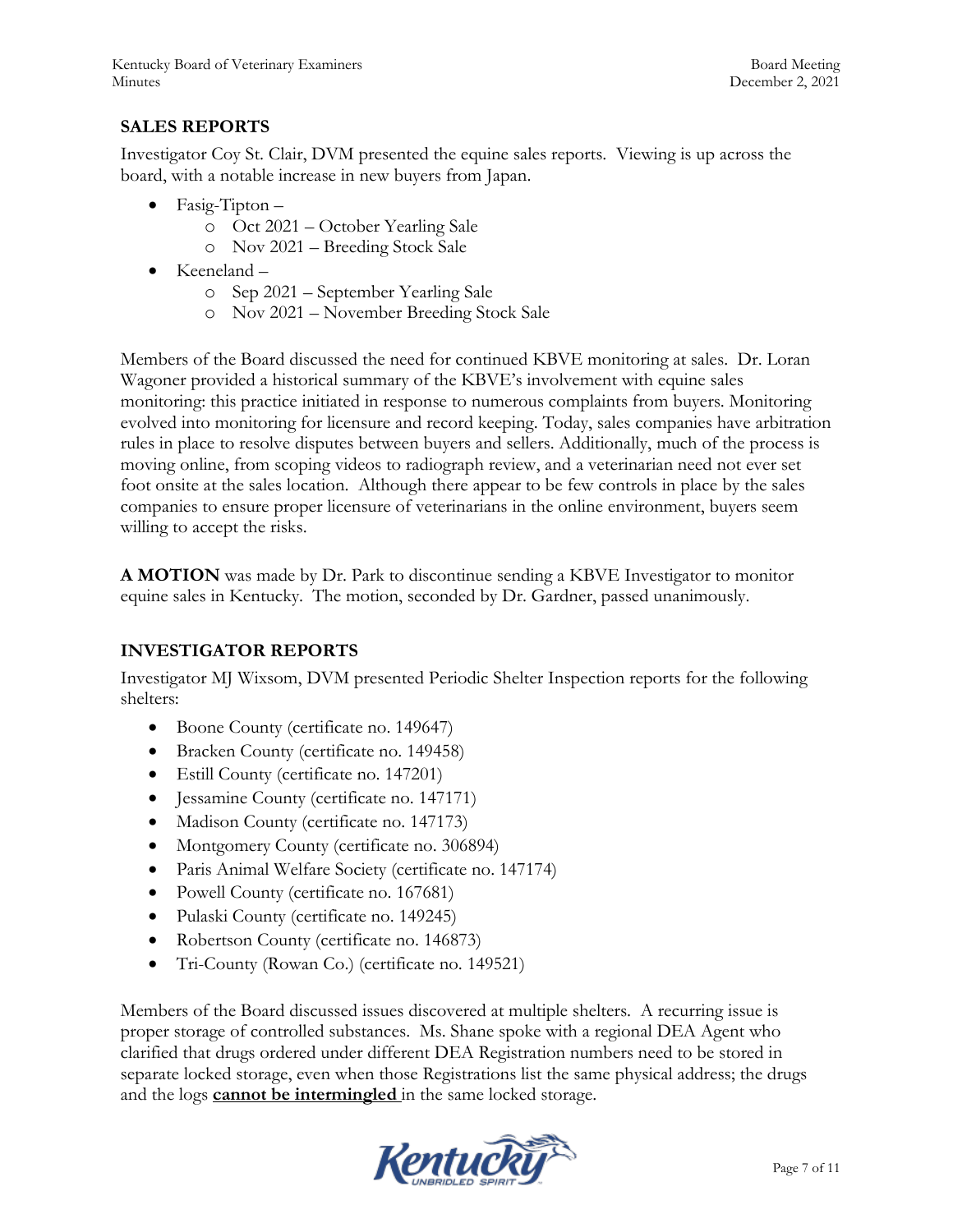Members of the Board directed that Ms. Shane work with legal counsel to develop educational materials on the legal responsibilities of County Judge/Executives as they pertain to KBVE-Certified Animal Control Agencies, Onsite Designated Managers, their employees, their DEA Registration, and the management of controlled substances. Educational materials for veterinarians who work with shelters need developed as well, to include refreshers on restrictions pertaining to drug storage, transfer, and use. The goal is to help with compliance.

Chairman Wills called a respite break at 2:48 pm; the Board reconvened at 3:06 PM.

## **COMPLAINTS SCREENING COMMITTEE REPORT**

Mr. Bilby presented the Complaints Screening Committee Report. This report contains information on new cases and cases where there is a change in status.

- Dismissed, no violations of Practice Act identified
	- o 2021-23
	- o 2021-38
	- o 2021-43
	- o 2021-45
	- o 2021-46
- Closed following KBVE action
	- o 2021-26
	- o 2021-31
- Assigned to Investigator
	- o 2021-42
	- o 2021-47
- New
	- o 2021-48
	- o 2021-49

Mr. Bilby discussed a case referred from the Kentucky Board of Pharmacy. After reviewing the details of the original grievance, which originated from the equine Racing Medication & Testing Consortium, Members of the Board directed Mr. Bilby to initiate a KBVE case against the veterinarian involved.

Mr. Bilby also spoke with Members of the Board about his intent to pursue other career opportunities. He discussed necessary steps to seek new legal counsel for the KBVE. Members of the Board directed Ms. Shane to develop an RFP for legal services for review at the next meeting.

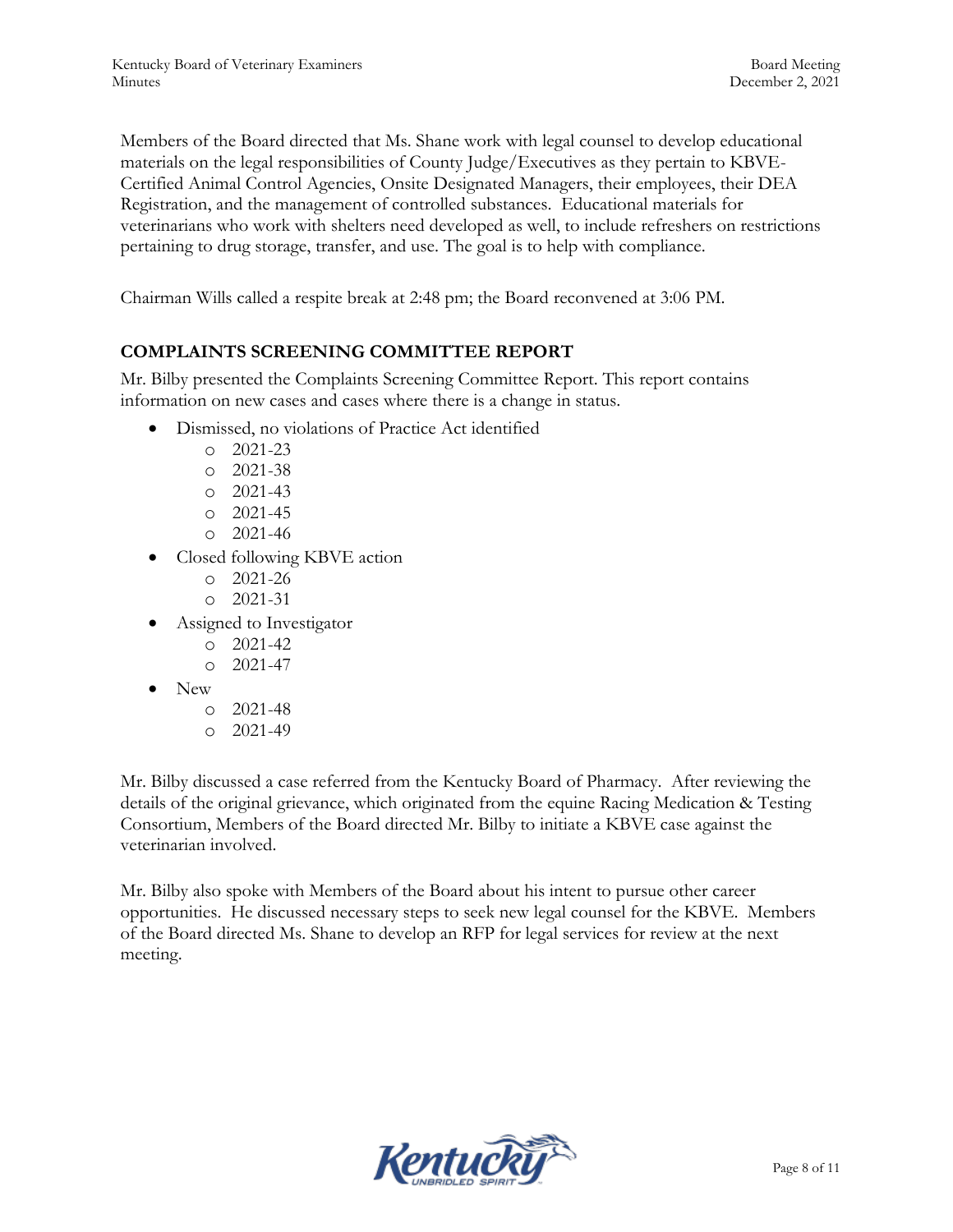## **OPEN DISCUSSION / NEW BUSINESS**

- Questions pending from the Board's Office
	- o **Licensed vet tech allowable duties in an online environment**

Members of the Board discussed this query. An LVT is only allowed to operate under a veterinarian's supervision, and the veterinarian must have a current, valid VCPR (in-person visit in the last 12-months) in order to provide telemedicine. The activities described are not allowable under current laws in the Commonwealth.

- [KRS 321.181-](https://apps.legislature.ky.gov/law/statutes/statute.aspx?id=45321) "Veterinarian" means a practitioner of veterinary medicine who is duly licensed in the Commonwealth of Kentucky;
- KRS  $321.185 VCPR$  conditions
- [KRS 321.441](https://apps.legislature.ky.gov/law/statutes/statute.aspx?id=45336) LVT has to be under the veterinarian's supervision

#### o **Vet assistant wanting to provide mobile unit triage**

The activities described are not allowable under current laws in the Commonwealth. Same statutes apply as above.

#### **PILLS Meeting**

Ms. Shane offered a summary of the PILLS meeting attended on November 16.

• Other Items for Discussion

### o **State Vet Office seeks new Deputy State Vet**

Dr. Alex Hagan spoke on his pending departure and the OSV search for a new Deputy State Veterinarian. Applications are being accepted until January 5.

o **Morehead State University is seeking a mixed animal veterinarian** for fulltime academia work in their AVMA accredited veterinary technician program

#### o **KBVE Committee Assignments for 2022**

Chairman Wills encouraged Board Members to review KBVE Committee descriptions and consider where they might serve during the new year.

#### **GOVERNMENT AFFAIRS COMMITTEE**

Practice Act Review

 **Stakeholder Meetings**  Ms. Shane and Chairman Wills reviewed details from stakeholder meetings held with KVMA (Nov 5) and KVTA (Nov 15).

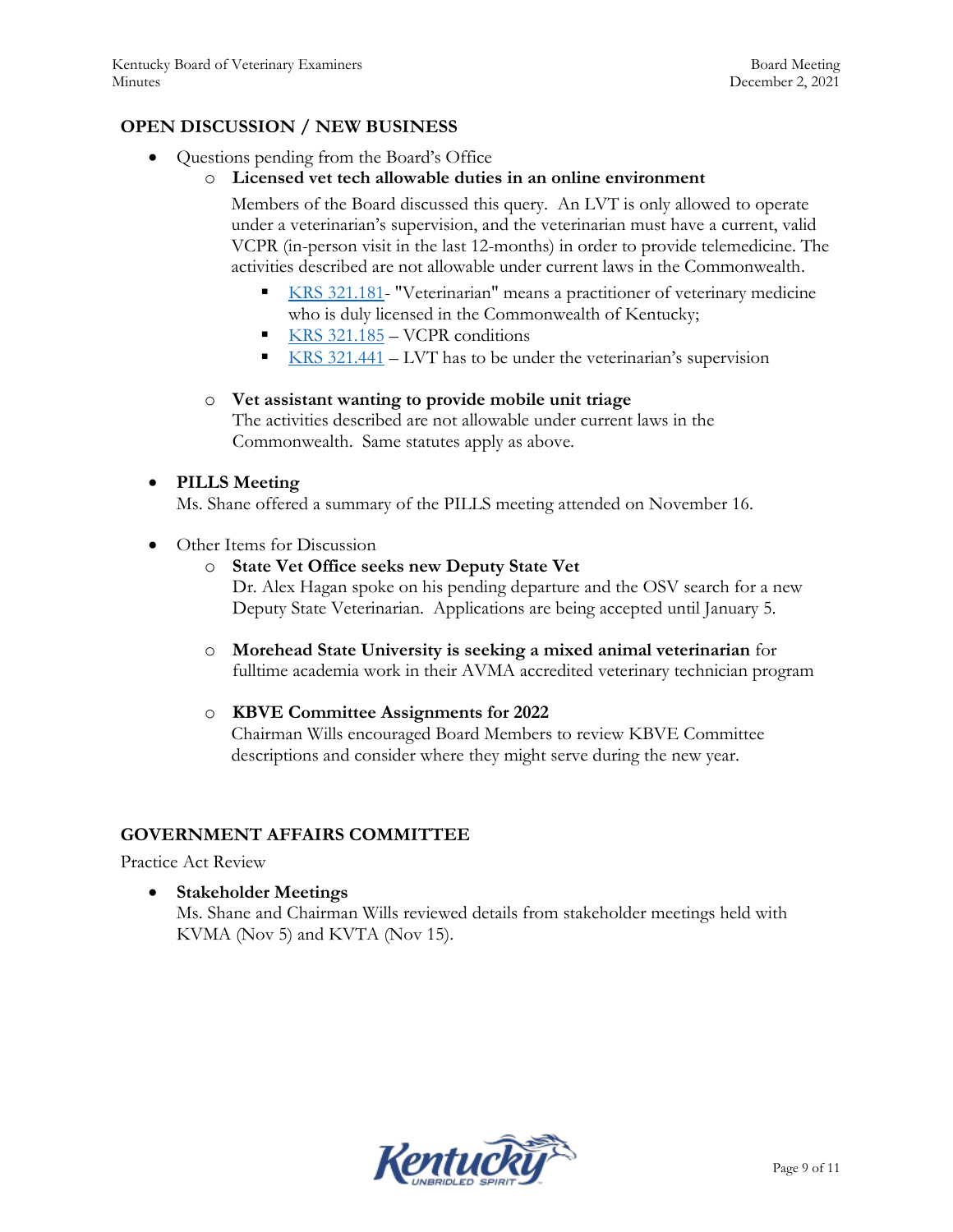Kentucky Board of Veterinary Examiners and the state of the Board Meeting Board Meeting Minutes December 2, 2021

#### **Final Review of Practice Act Modernization Package**

Members of the Board walked through recommended changes from the stakeholders, and made some minor edits to the draft.

**A MOTION** was made by Dr. Park to direct Ms. Shane and Mr. Bilby to take the necessary steps to submit the final Practice Act Modernization draft, including edits as discussed, to LRC for Bill Request (B.R.) formatting. The motion, seconded by Dr. Smith, passed unanimously.

#### **Modernization White Paper**

The Board reviewed and approved the summary paper with modifications to match the final draft of the Practice Act Modernization package.

#### **Proposed Regulations**

Discussion of proposed regulations was tabled until a future meeting.

## **Future Stakeholder Meetings**

KBVE planned to host members of KVMA leadership to talk through concerns with veterinary facility registrations and potential proposed regulations. The meeting is scheduled for December 16. The following KBVE Members volunteered to be in attendance:

- o Chairman Wills
- o Dr. Smith
- o Dr. Park
- o Dr. Dawes
- **Other**

Mr. Bilby discussed next steps and board member roles as the statutory package proposal is moved forward.

#### **FUTURE MEETING DATES**

**Regularly scheduled board meetings, Thursdays** @ 1:00 PM EDT tentatively scheduled at **OSV** 

- January 27
- March 24
- $\bullet$  May 26
- $\bullet$  July 28
- September 29
- December 1

**A MOTION** was made by Ms. Staton to approve the 2022 Board Meeting Dates (listed above). The motion, seconded by Dr. Smith passed unanimously.

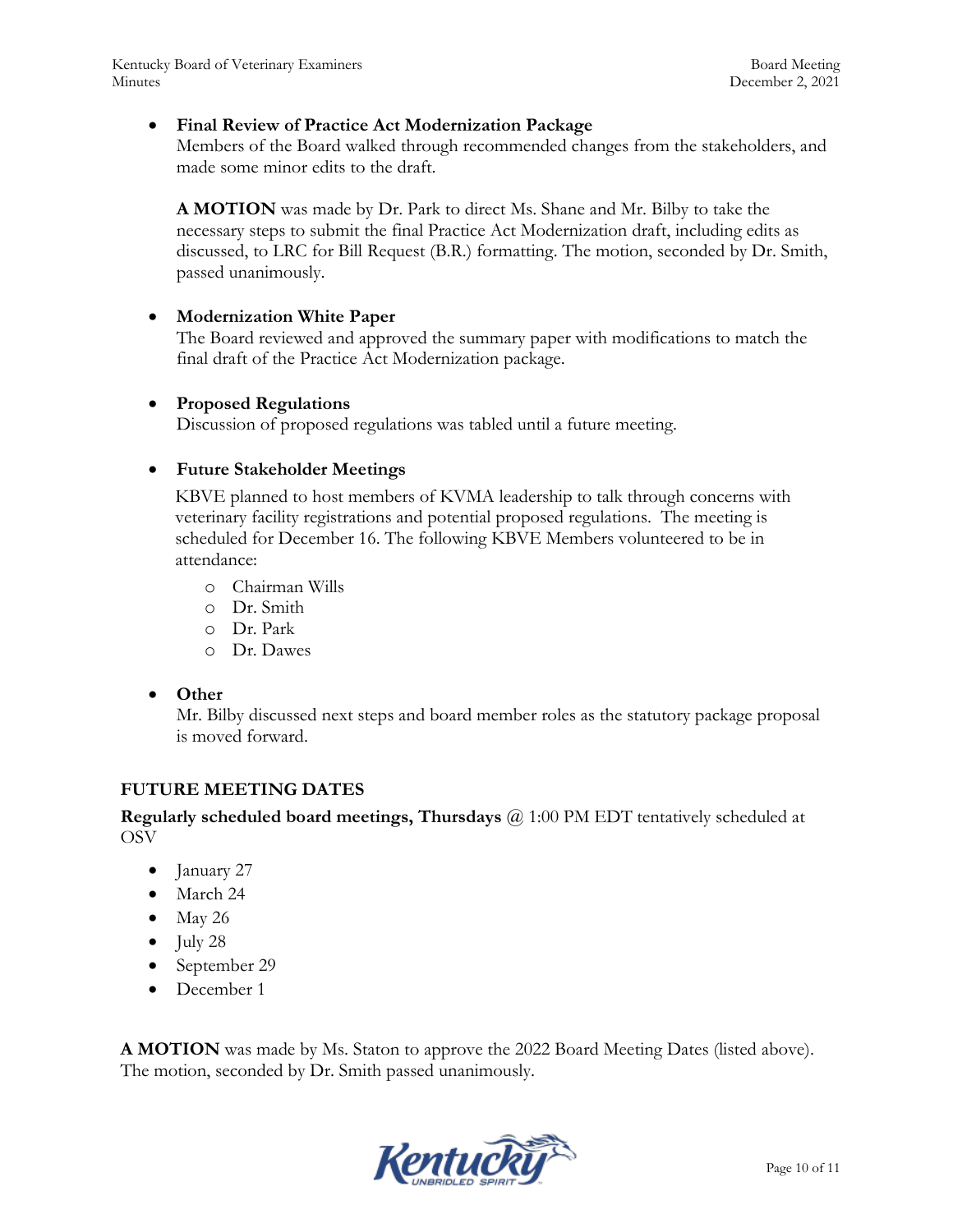Ms. Shane discussed possible board retreat dates for working on long-term board plans and new proposed regulations.

# **ADJOURNMENT**

Chairman Wills adjourned the meeting at 5:03 pm.

These Meeting Minutes were approved by the Board on January 27, 2022.

 $L$  die  $\sim$   $\sim$   $\sim$   $\sim$   $\sim$ 

Steven J. Wills, DVM, Chairman of the Board

PRESIDING OFFICER: Steven J. Wills, DVM, Board Chairman<br>Minutes Recorded by: Michelle M. Shane, Executive Director Minutes Recorded by: Michelle M. Shane, Executive Director<br>Minutes Reviewed by: Joe A. Bilby, Legal Counsel Joe A. Bilby, Legal Counsel

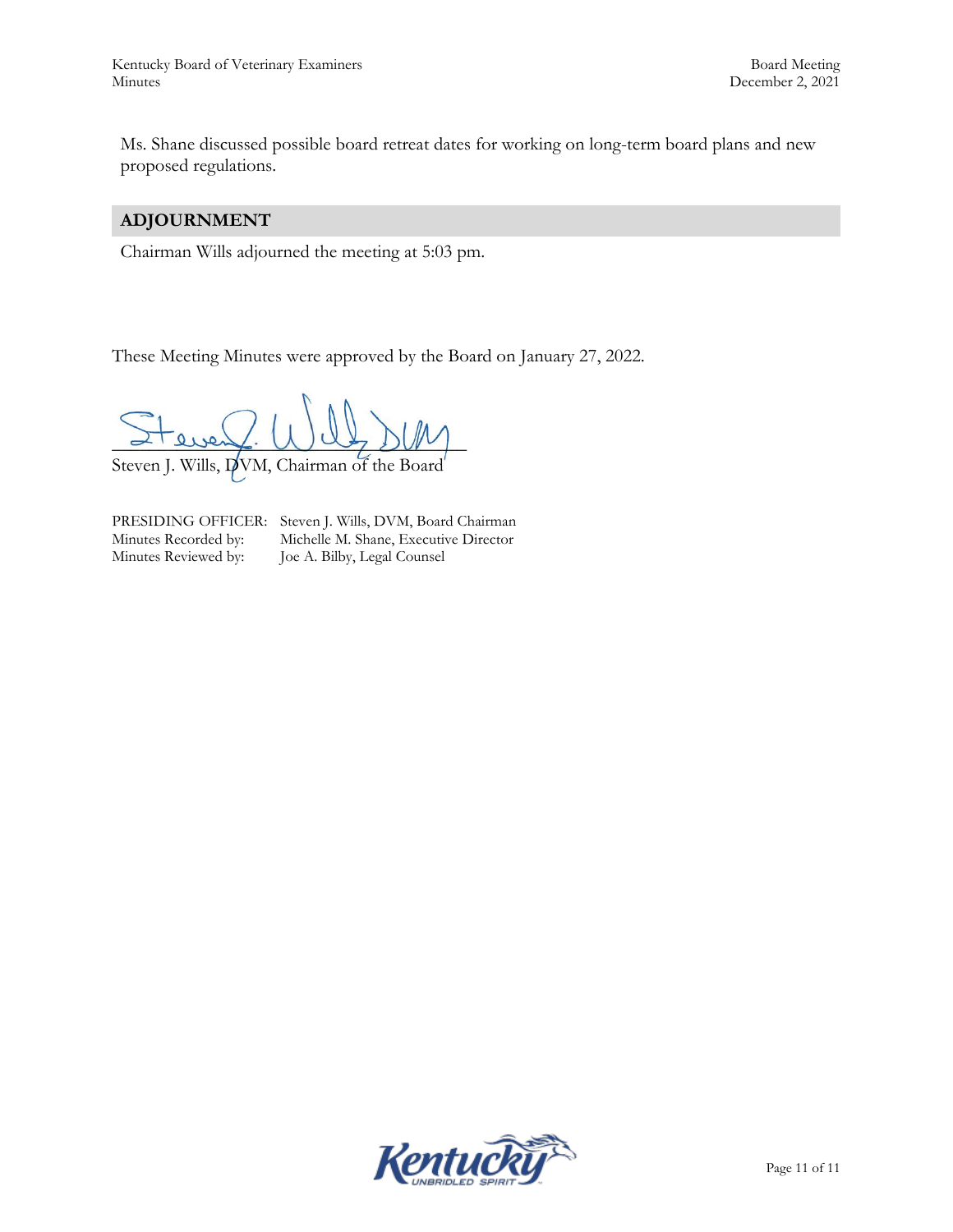

# **KENTUCKY BOARD OF VETERINARY EXAMINERS**

107 Corporate Drive, Second Floor, Frankfort, KY 40601 Office: 502-782-0273 • Fax: 502-695-5887 kybve.com  $\bullet$  yet $(\partial_k ky.gov)$ 

# **Meeting Agenda December 2, 2021**

# **Due to continuing COVID-19 restrictions, citizens and observers are requested to attend the meeting virtually.**

Join Zoom Meeting <https://us02web.zoom.us/j/89888446254?pwd=TWkzQ1dTUGhHeEloNDdnOFZITDIrdz09>

Meeting ID: 898 8844 6254 Passcode: 982465 One tap mobile +13017158592,,89888446254# US (Washington DC) 13126266799,,89888446254# +US (Chicago)

Dial by your location (any number will work); then enter Meeting ID: 898 8844 6254 +1 301 715 8592 US (Washington DC) +1 312 626 6799 US (Chicago) +1 929 436 2866 US (New York) +1 253 215 8782 US (Tacoma) +1 346 248 7799 US (Houston) +1 669 900 6833 US (San Jose)

# **COMMITTEE MEETINGS – CLOSED TO THE PUBLIC**

- 10:00 AM Complaints Screening Committee
- 11:00 AM Applications Committee
- 1:00 PM **BOARD MEETING – PUBLIC MEETING**

#### **CALL TO ORDER**

# **ROLL CALL / ESTABLISHMENT OF QUORUM**

#### **CONFIRMATION OF PUBLIC NOTICE**

#### **READING OF MISSION STATEMENT**

# **CONSENT AGENDA**

- Board Meeting Minutes from September 23, 2021 and October 28, 2021
- Budget Expenditures since 9/23 meeting

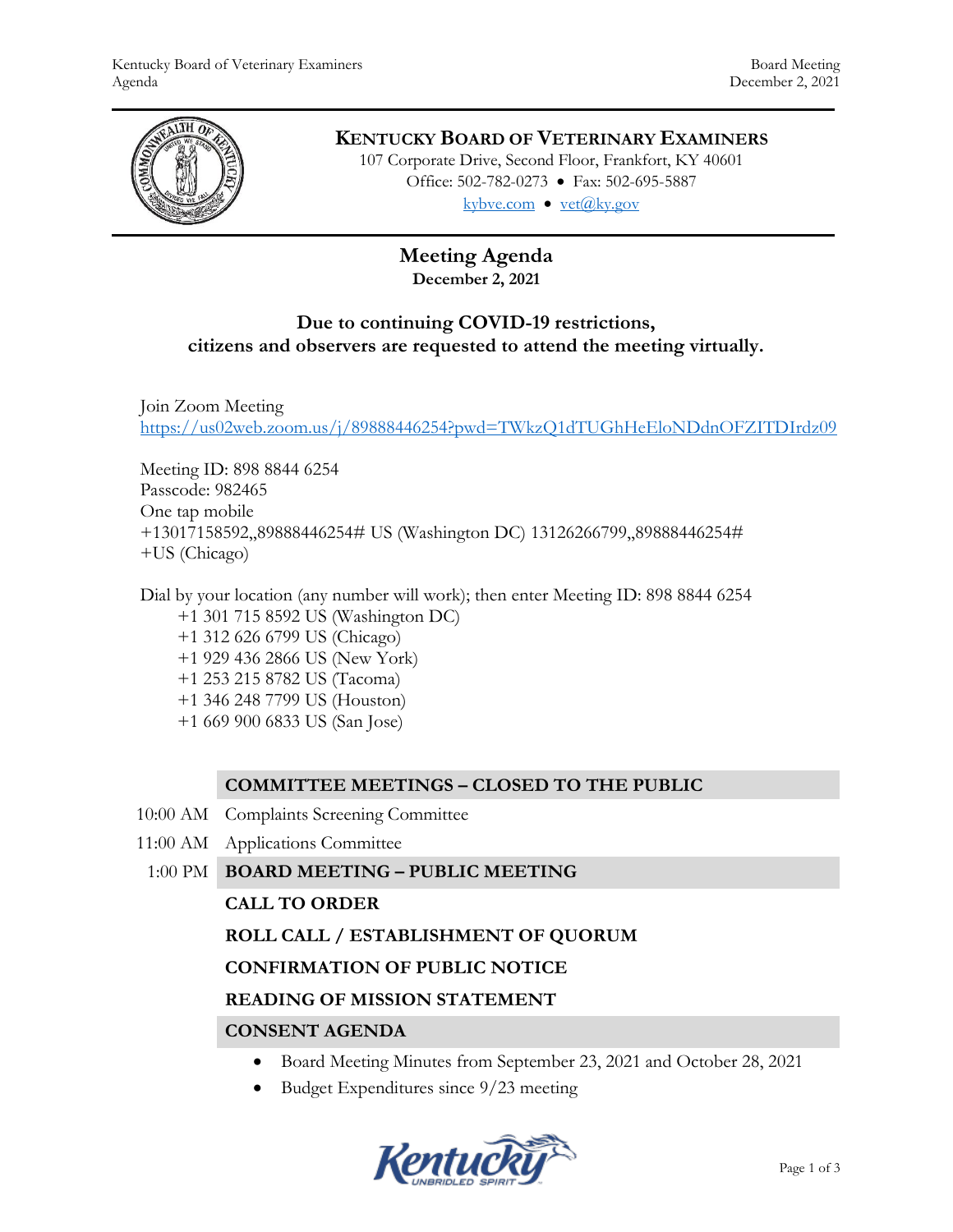- Applications Committee Report on New Applications
- Applications Committee Report on New CE Requests
- Licensure Status Report
- Approval of Board Per Diem and Mileage

## **BUSINESS AGENDA**

### **BUDGET MATTERS**

- Biennial Budget Filing Update
- Approval required for additional database upgrades
- RFP for 16-hour Euthanasia Training Course Update

## **OLD BUSINESS**

AAVSB Updates

# **APPLICATIONS COMMITTEE REPORT**

#### **WELLNESS COMMITTEE REPORT**

### **SALES REPORTS**

- Fasig-Tipton Sept 2021
- $\bullet$  Keeneland Nov 2021

# **INVESTIGATOR REPORTS**

Periodic Shelter Inspections

#### **COMPLAINTS SCREENING COMMITTEE REPORT**

#### **OPEN DISCUSSION / NEW BUSINESS**

- Questions pending from the Board's Office
	- o Vet tech work online
	- o Vet assistant wanting to provide mobile unit triage
- Other Items for Discussion
	- o State Vet Office seeks new Deputy State Vet
	- o KBVE Committee Assignments for 2022